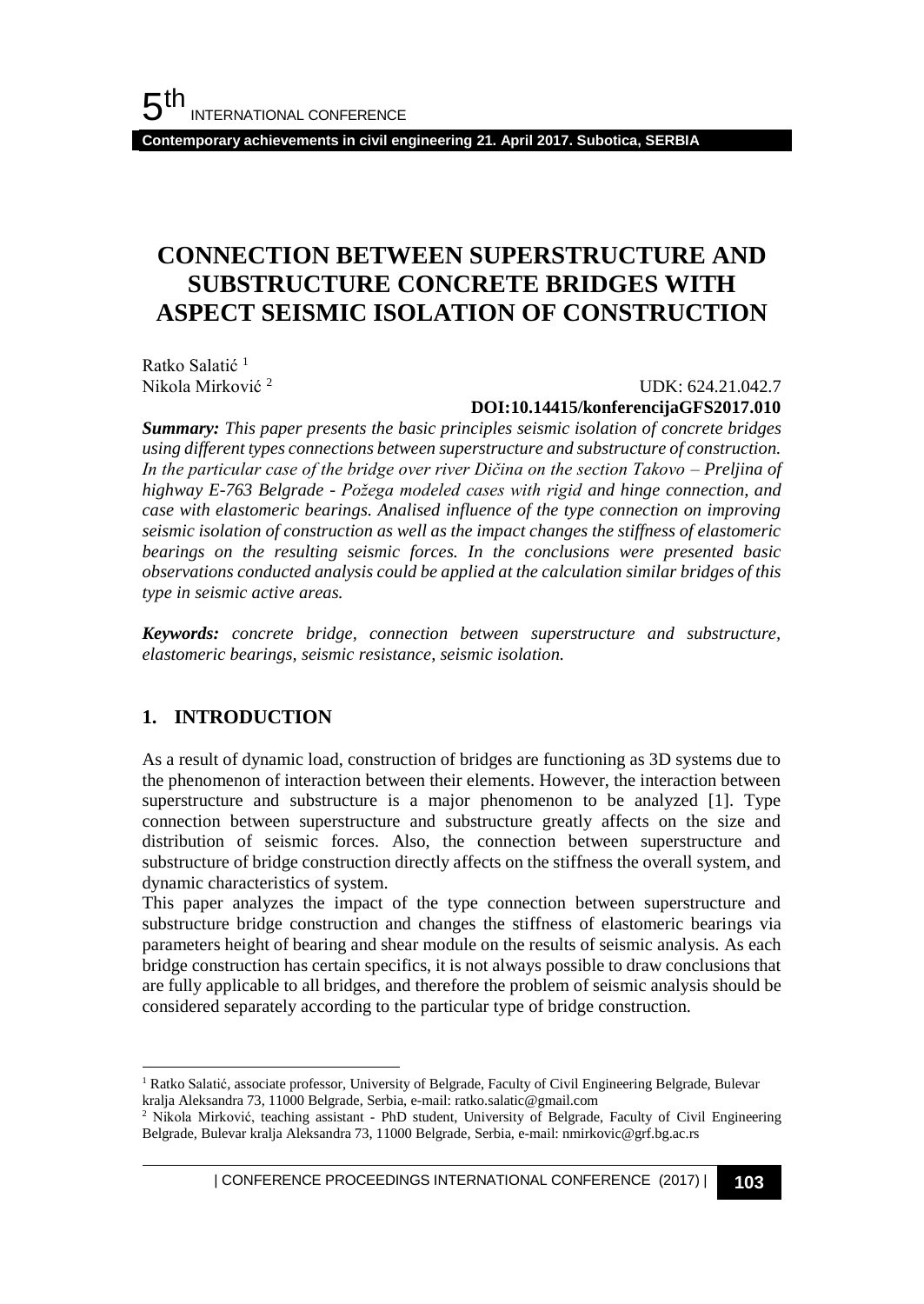### **Савремена достигнућа у грађевинарству 21. април 2017. Суботица, СРБИЈА**

### **2. CHARACTERISTICS OF THE BRIDGE OVER RIVER DIČINA**

In the particular case of the bridge over river Dičina on the section Takovo - Preljina of highway E-763 Belgrade - Požega analyzed the influence of the type connection between superstructure and substructure bridge construction, as wll as the impact changes the stiffness of elastomeric bearings on the resulting seismic forces. Basic characteristics of the bridge are shown in Figure 1.



*Figure 1. The layout of the bridge over river Dičina with cross sections superstructure and middle piers*

Dispositional, bridge construction has a total length of 244.20 m and together with wing walls is one dilatation unity. The construction consists of six spans size 32.00 m + 4 x 42.00 m + 32.00 m with a relatively high piers to 20.00 m. Superstructure is made of reinforced concrete, prestressed continuous beam, supported over elastomeric bearings on piers. The main girder is a box cross-section height of 220 cm and constant in all fields. Bridge deck is constant width 1255 cm and variable thickness from 25 cm to 48 cm. The lower plate of main girder is also a constant width of 600 cm and variable thickness from 22 cm to 45 cm. Above middle piers are provided transverse stiffeners (diaphragm), thickness of 120 cm. The console of pedestrian paths is variable thickness from 22 cm to 45 cm. The piers are rectangular cross-section edges 700 x 120 cm, different height. The connection between superstructure and substructure realised via elastomeric bearings (NAL), which on the middle piers have a capacity of vertical force 7500 kN at places fixed supports and 7000 kN at places moving supports. On the piers S3l, S4l, S5l are fixed bearings (NAL-f), combined with laterally movable bearings (NAL-b), while on the piers S2l and S6l are longitudinally movable bearings (NAL-b), combined with in all directions moving bearings (NAL-p-1). On the abutment are also NAL bearings which have a capacity vertical force of 3500 kN, and to allow longitudinal displacement of  $\pm$  115 mm. The exact arrangement of NAL bearings is shown in Figure 2 [2].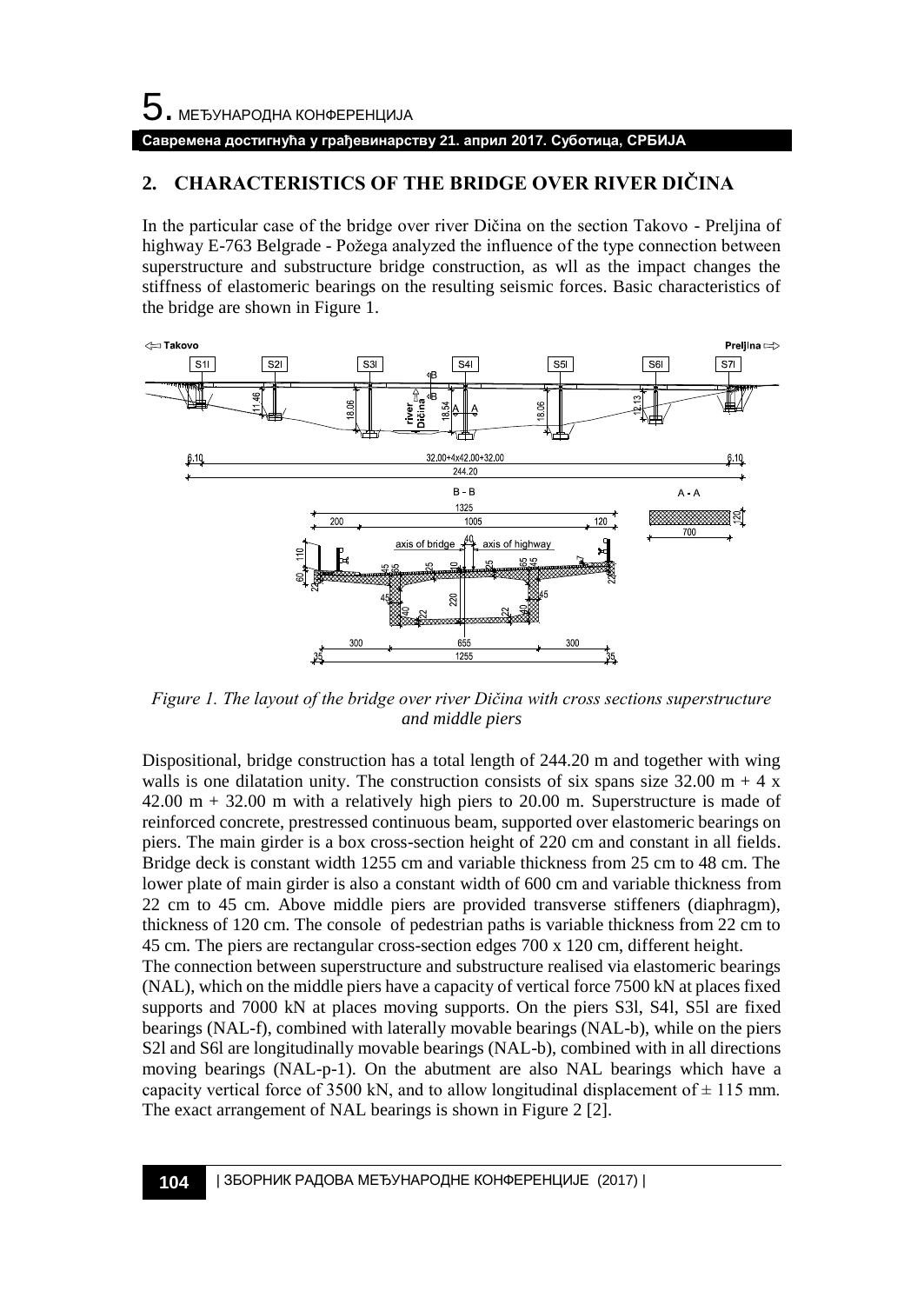

*Figure 2. Arrangement of elastomeric bearings (NAL) at the bridge over river Dičina*

# **3. CALCULATION MODELS OF THE BRIDGE OVER RIVER DIČINA**

For calculation seismic influence of the bridge over river Dičina were made three calculation models. For all cases connection between superstructure and substructure analyzed 3D systems construction of the bridge with appropriately material and geometric characteristics. The superstructure modeled as 3D system appropriately rigidity with transverse stiffeners (diaphragms), according to the adopted assumptions abutments were treated as fixed supports, while all other piers completely fixed in the foundations.

In the third model elastomeric bearings were modeled as a stick elements with appropriately stiffness according to literature [3]. Calculation of seismic influence is conducted according to the EC8 [4, 5], using multimodal spectral analysis in software package Sofistik.

# **4. USE OF ELASTOMERIC BEARINGS ON BRIDGES**

Elastomeric bearings allow construction responds to dynamic load. Through them part of the construction can dynamically be switched off - isolated. This possibility is very important when a bridge construction should be isolated from the seismic influence, allowing to submit predicted earthquake in elastic state without damage.



*Figure 3. Deformation of the elastomeric bearings (NAL) due to vertical force, horizontal force and bending moment*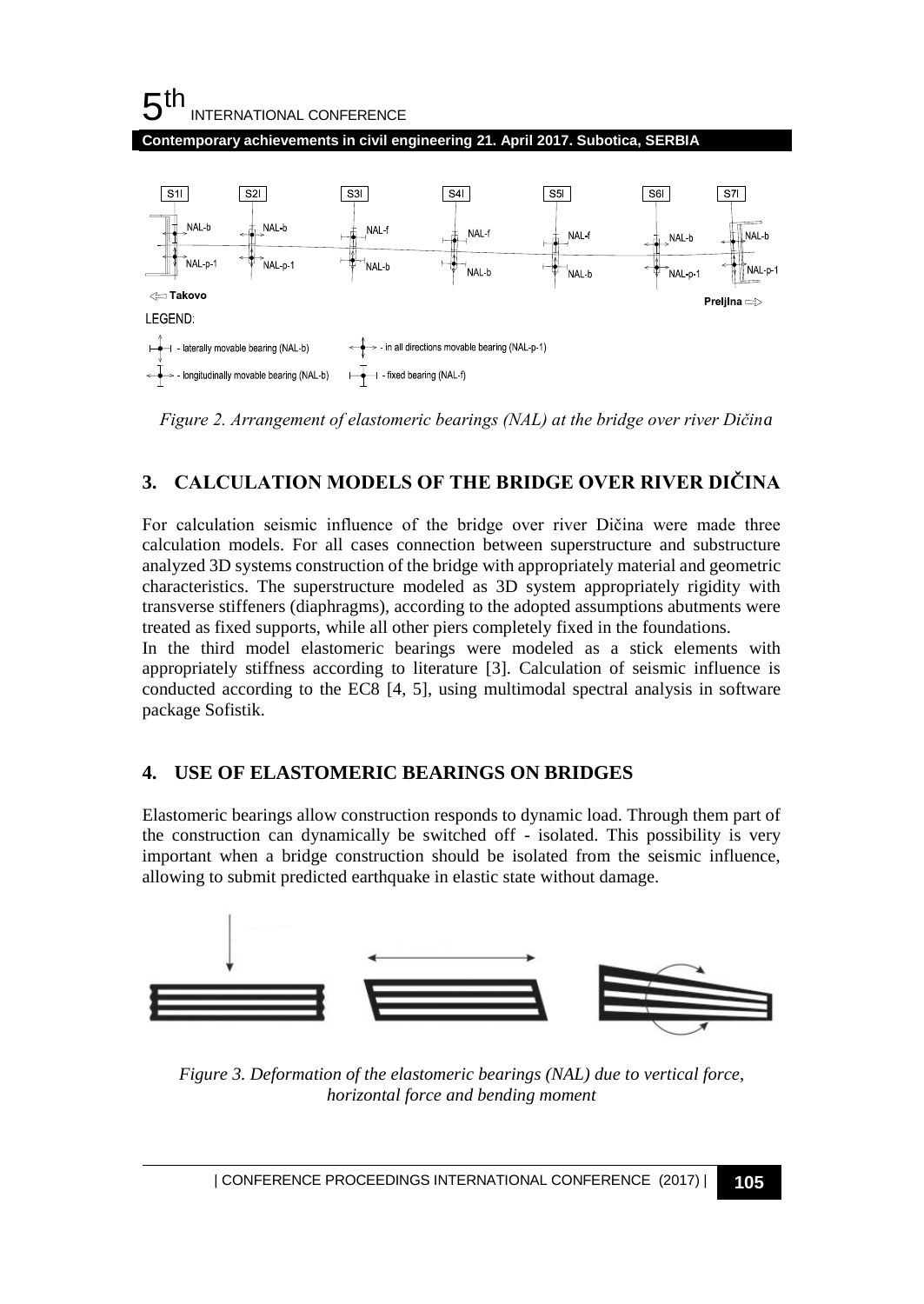# $5$ . међународна конференција **Савремена достигнућа у грађевинарству 21. април 2017. Суботица, СРБИЈА**

In Figure 3 are shown three conventional forms of deformation NAL bearings due to vertical force, horizontal force and bending moment. Compared to other types of bearings, with NAL bearings can be achieved significant savings, especially because of the simple embedding and cheap maintenance. NAL bearings for bridges are applied in order to reduce the seismic response of horizontal seismic forces. Reducing the seismic influence use of NAL bearings is achieved by increasing the own oscillation period of the bridge construction, ie reducing the force while increasing deformation. Use of NAL bearings is acceptable at bridge construction in seismically active areas, where can be used as a passive isolators of construction.

# **5. ANALYSIS OF RESULTING SEISMIC FORCES**

Analysed three types of connection between superstructure and substructure bridge construction on the size and distribution forces of seismic influence. For the first two cases of rigid and hinge connection are made 3D models which are above the abutments adopted point supports, which allow longitudinal and laterally displacement relative to the axis of bridge. For the third model with NAL bearings on all piers including abutments are modeled per two NAL bearings whose exact arrangement and type shown in Figure 2 and basic characteristics in Table 1. Dimensioning bearings was conducted for applicable vertical and horizontal loads, by satisfying criteria of capacity and stability bearings.

| Abutment/                         | Type of bearing | Capacity | Dimensions           | Height |
|-----------------------------------|-----------------|----------|----------------------|--------|
| Pier                              |                 | [kN]     | $\lceil$ mm $\rceil$ | [mm]   |
| S <sub>11</sub> , S <sub>71</sub> | NAL-b           | 3500     | Ø550                 | 126    |
|                                   | $NAL-p-1$       | 3500     | Ø550                 | 126    |
| S21, S61                          | NAL-b           | 7000     | Ø750                 | 135    |
|                                   | $NAL-p-1$       | 7000     | Ø750                 | 135    |
| S31, S41, S51                     | $NAL-f$         | 7500     | Ø800                 | 150    |
|                                   | $NAL - b$       | 7500     | Ø800                 | 150    |

*Table 1. Characteristics of elastomeric bearings (NAL) at the bridge over river Dičina*

Results of calculation seismic influence for cross-section at the base middle pier bridge are shown in Table 2, adopted shear module of elastomer is  $G = 1.50$  MPa.

*Table 2. Influence of type connection between superstructure and substructure on oscillation period of construction and resulting seismic forces*

| Connection              | T                 | $F_{x}$ | $M_{x}$ | $\rm F_{v}$ | $M_{v}$  | $F_{z}$ | $M_z$    |
|-------------------------|-------------------|---------|---------|-------------|----------|---------|----------|
| type                    | $\lceil s \rceil$ | [kN]    | [kNm]   | ſkNl        | ∣kNml    | ſkN     | [kNm]    |
| Rigid                   | 1.75              | 2.89    | 67.35   | 1493.78     | 15786.55 | 231.77  | 34996.73 |
| Hinge                   | 1.94              | 2.54    | 74.22   | 1677.57     | 16127.13 | 201.99  |          |
| Elastomeric<br>bearings | 2.17              | 2.13    | 65.23   | 1324.79     | 13564.23 | 353.21  | 5683.56  |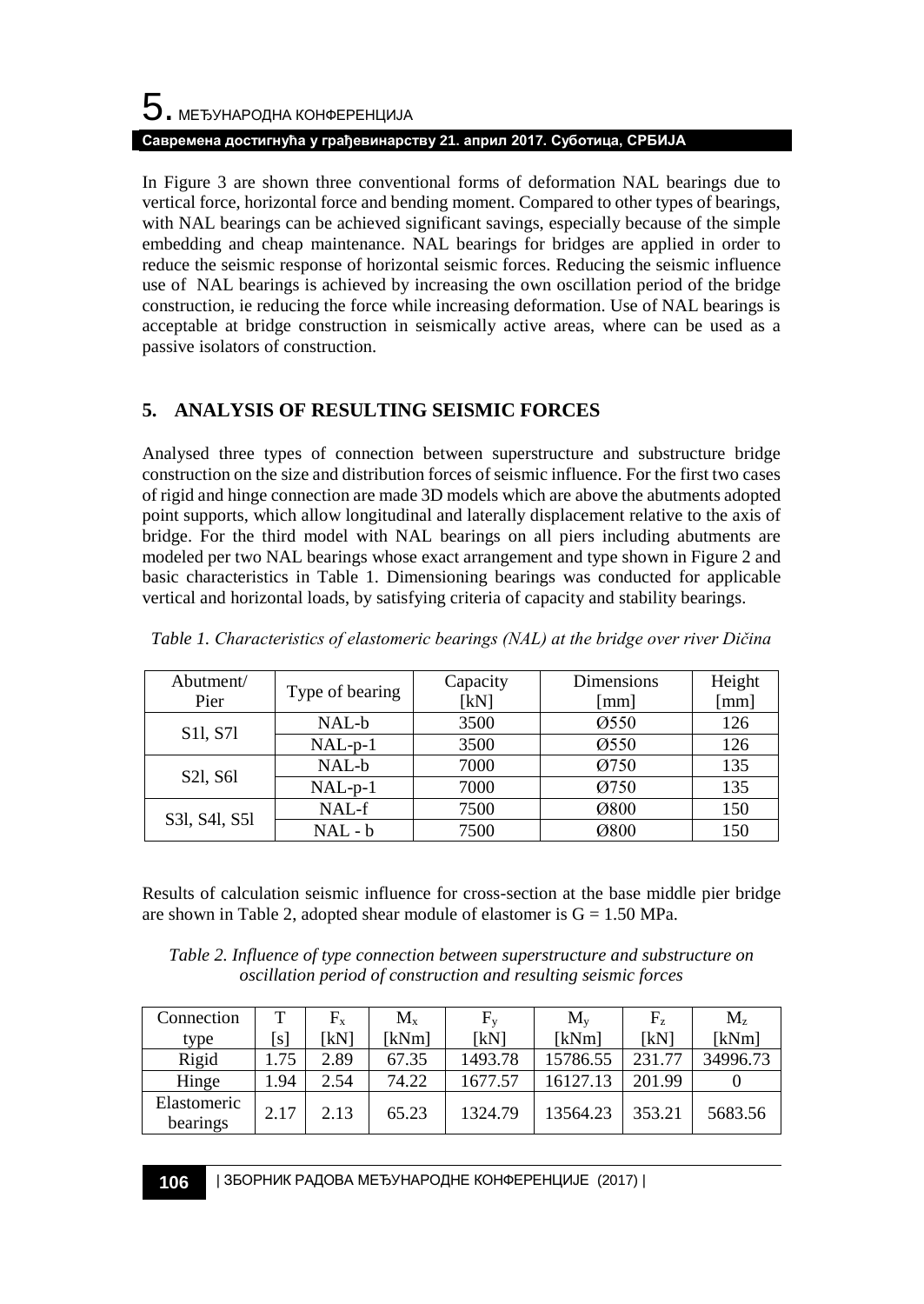#### 5 th INTERNATIONAL CONFERENCE

### **Contemporary achievements in civil engineering 21. April 2017. Subotica, SERBIA**

Based on the results in Table 2 can be seen that the rigid connection of superstructure and substructure has the shortest oscillation period and the largest seismic influence. Unlike the rigid connection, use of elastomeric bearings significantly reduces stiffness of constructure and extends oscillation period with reduces the seismic influence. The hinge connection according to the results obtained is in the range between the rigid connection and connection with elastomeric bearings.

Regarding displacement capacity of the system, it is the largest in the case of elastomeric bearings, and smallest in the case of a rigid connection between superstructure and substructure. Use of elastomeric bearings provide a minimum horizontal and something larger vertical resultant of seismic forces. Bending moments at the base piers are the smallest in the use of elastomeric bearings.

## **6. INFLUENCE OF HEIGHT ELASTOMERIC BEARINGS ON THE CALCULATION RESULTS**

Analyzed two cases change in height adopted elastomeric bearings relative to Table 1:

I. increasing height of elastomeric bearings above the piers S2l and S6l to 150 mm,

II. increasing height of elastomeric bearings above all piers to 150 mm.

The calculation results for the shear module  $G = 1.50$  MPa are shown in Table 3 for cases I and II, relating to the increasing height of elastomeric bearings.

*Table 3. Influence of height elastomeric bearings on oscillation period of construction and resulting seismic forces*

| Case | $\mathbf{r}$ | ᠇<br>$\mathbf{r}$ X | $\rm M_x$ |                  | $M_{v}$  | F<br>17 | $\rm M_{z}$ |
|------|--------------|---------------------|-----------|------------------|----------|---------|-------------|
|      | <sub>S</sub> | [kN]                | [kNm]     | <sup>T</sup> kN1 | [kNm]    | ſkN     | [kNm]       |
|      | 2.34         | 1.79                | 54.27     | 199.58           | 12246.32 | 281.32  | 4896.32     |
| П    | 257<br>ا ك   | 1.32                | 49.74     | 1003.52          | 11793.11 | 264.65  | 4569.32     |

Increasing height of elastomeric bearings impact on the reduction their stiffness and stiffness of the whole system, which has the effect reducing the seismic forces. Considering the fact that the seismic forces are reducing with increasing height of elastomeric bearings, in some cases it may be useful to increase the height of the bearings above some piers. This is recommended when need to reduce the seismic forces in the most stressed piers, ie when need to make redistribution of seismic influence.

## **7. INFLUENCE OF SHEAR MODULE ELASTOMERIC BEARINGS ON THE CALCULATION RESULTS**

Analyzed impact of change shear module elastomeric bearings on the calculation results of seismic influence. Shear module is changing in the range of 1.00 - 2.00 MPa as usually stated in the manufacturer's brochures of elastomeric bearings. Some calculation results are shown in Table 4.

Table 4. Influence of shear module elastomeric bearings on oscillation period of *construction and resulting seismic forces*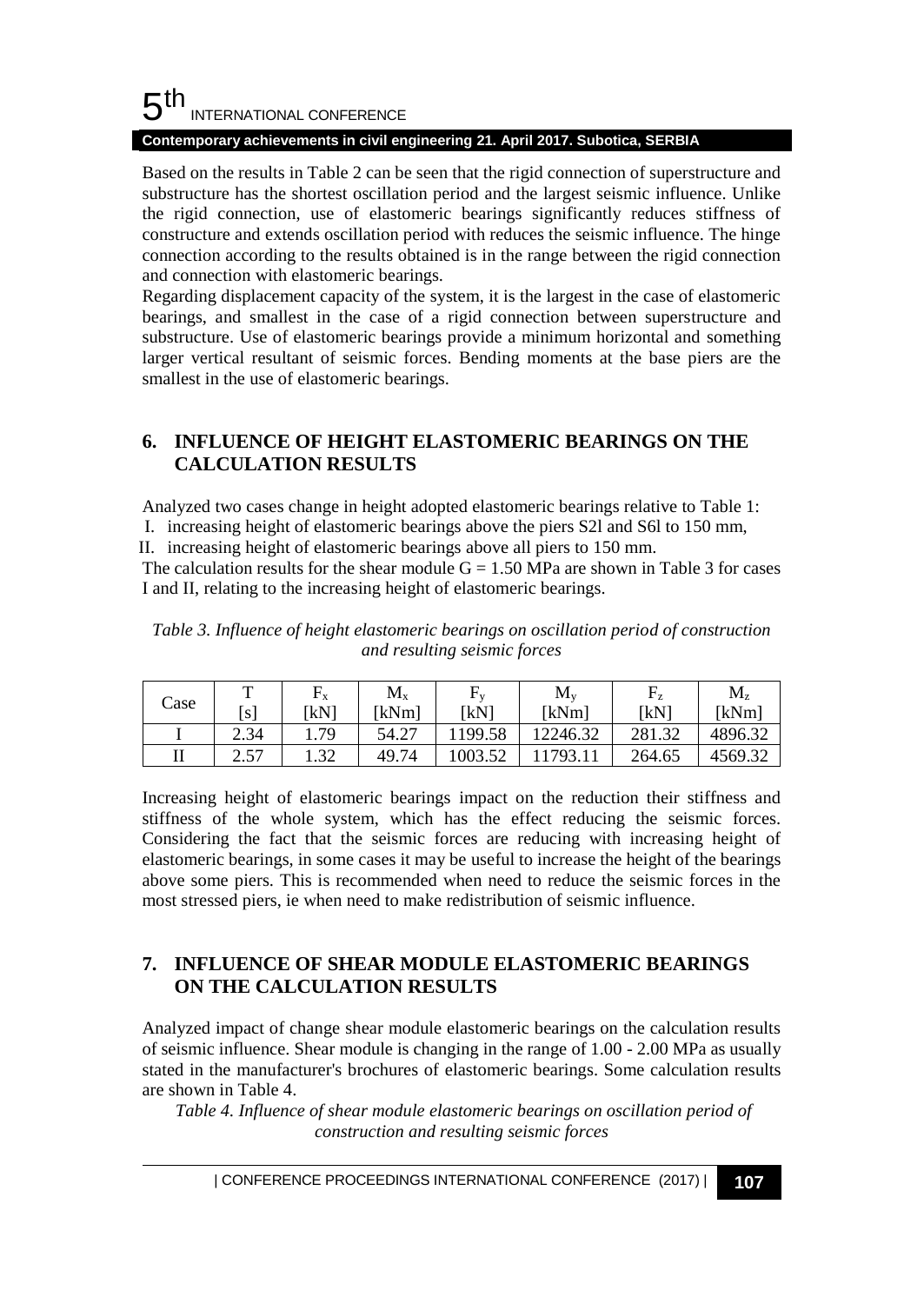| Oscillation period/ |          |          | G [MPa]  |          |          |
|---------------------|----------|----------|----------|----------|----------|
| Resulting forces    | 1.00     | 1.25     | 1.50     | 1.75     | 2.00     |
| T[s]                | 2.53     | 2.35     | 2.17     | 1.99     | 1.80     |
| $F_x$ [kN]          | 1.73     | 1.93     | 2.13     | 2.45     | 2.76     |
| $M_x$ [kNm]         | 49.86    | 57.55    | 65.23    | 73.79    | 82.35    |
| $F_v[kN]$           | 1056.11  | 1190.45  | 1324.79  | 1546.67  | 1768.54  |
| $M_v$ [kNm]         | 12593.21 | 13078.72 | 13564.23 | 14776.35 | 15988.46 |
| $F_{z}$ [kN]        | 276.54   | 314.88   | 353.21   | 382.42   | 411.63   |
| $M_z$ [kNm]         | 4876.21  | 5279.89  | 5683.56  | 6006.27  | 6328.97  |

**Савремена достигнућа у грађевинарству 21. април 2017. Суботица, СРБИЈА**

Based on the results in Table 4, choice value of shear module elastomeric bearings is significantly affected on the size and distribution of seismic forces. When increasing shear module, reduces the calculation displacement of system and increases the seismic forces. This implies that the calculation should be conducted with a probable lower and upper expected value of shear module (the first to obtain the maximum displacement capacity and the second to obtain the maximum resulting forces).

### **8. CONCLUSION**

Based on the conducted analysis of seismic calculation the bridge over river Dičina on the section Takovo - Preljina of highway E-763 Belgrade - Požega, can be drawn the following conclusions, which can be applied in the design and calculation similar bridges of this type in seismically active areas:

- The reduction of seismic forces with a simultaneous increase displacement capacity of the system can be achieved by modeling the connections reduced stiffness between superstucture and substructure of construction.
- Modeling rigid connections between superstructure and substructure can be achieved something larger bending moments in the piers of the seismic influence compared to conventional hinge connections.
- The use of elastomeric bearings important impact on reducing stiffness of of the whole system and the significant increase displacement capacity of construction, which is accompanied by a reduction influence of seismic forces.
- In certain situations can be justified increasing the height of some elastomeric bearings to reduce seismic forces, ie reduction material in some piers and foundations of the bridge construction.
- Appropriate selection the value of shear module elastomeric bearings is very important because it also impact on the results of seismic calculation. Recommended taking lower expected value for the calculation of displacement capacity and upper expected value for the calculation of resulting forces.